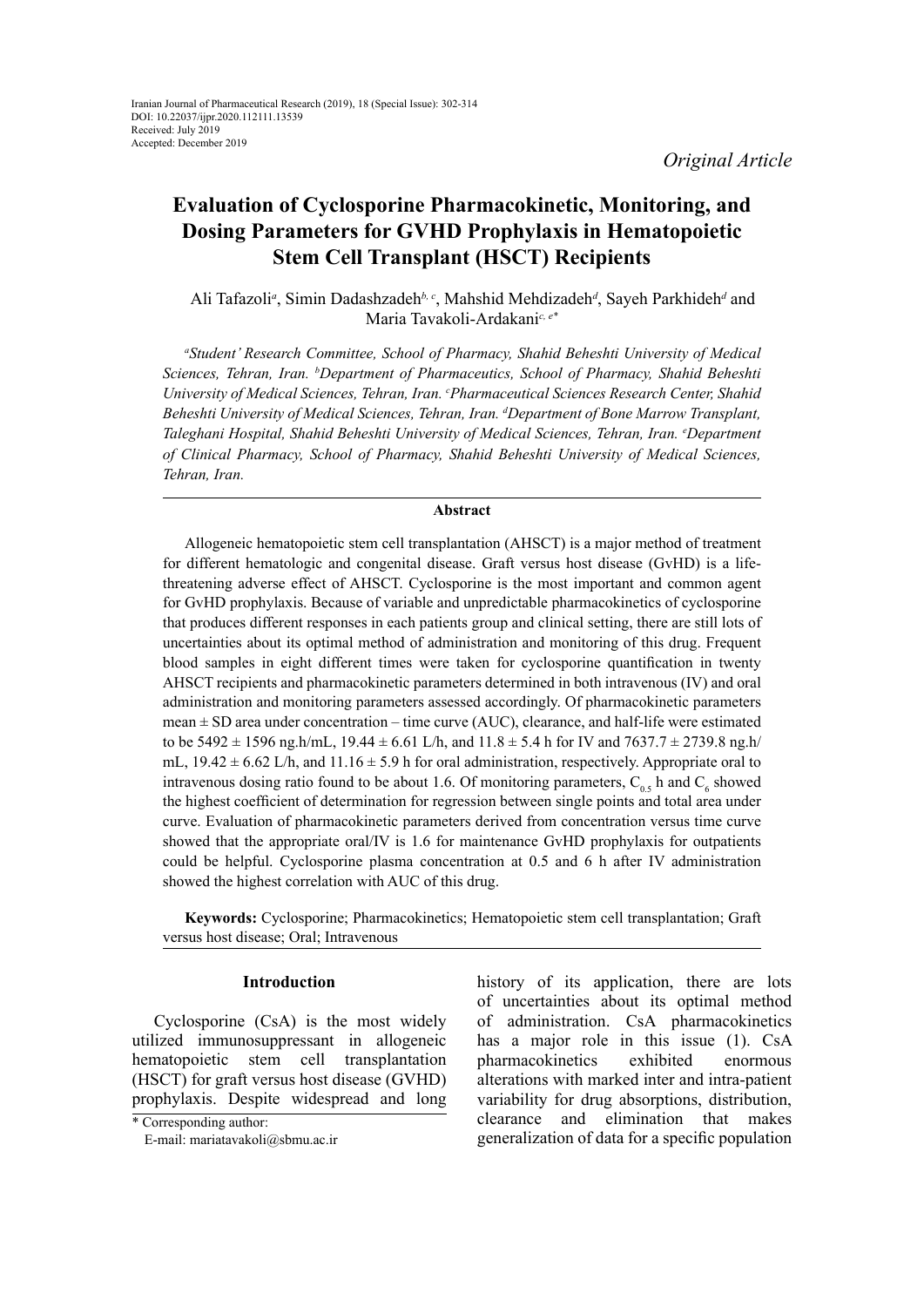to others or individuals, impossible (2, 3). Many efforts have been made to determine the pharmacokinetic parameters of CsA but almost always different values have been reported for them by each group of authors. Notably, results of solid organ transplantation studies, that are more abundantly available, are not superimposable to HSCT populations. Bone marrow transplant (BMT) recipients have unique specifications that demands distinct therapeutic strategies. For instance, a major difference of HSCT recipients is inflammatory and destructive damages to GI structure and function due to conditioning chemotherapy, GVHD, and high rates of GI viral infections (4, 5). All these factors made further investigations of CsA pharmacokinetic parameters specifically for HSCT populations more valuable.

Complexity of CsA pharmacokinetics also affects other aspects of its administration such as therapeutic drug monitoring and switching between dosage forms of IV to oral. The optimal therapeutic monitoring approach of CsA would be a method that closely predicts patient clinical outcome, and it needs to be reliable, applicable and compliable. Currently, many monitoring methods have been proposed in literature but unfortunately, there is no consensus for the best practice especially in HSCT setting. The area under blood concentration-time curve (AUC) could be the most important index in therapeutic drug monitoring of cyclosporine by showing the extent of exposure. Determination of cyclosporine AUC is not always applicable due to requirement for close and frequent blood samplings and consequently ethical, practical, and economical issues. Therefore, limited sampling strategies (LSS) that have been developed to predict the  $AUC_{0-12h}$  especially in solid organ transplantation, provide a great opportunity for optimal management of cyclosporine consumers. An LSS (or a sparse sampling strategy) is a technique aiming to estimate a pharmacokinetic parameter using a small number of samples. Modeling the relationship between the pharmacokinetic parameter (AUC in here) and the drug concentration at various times allows reduction in the number of samples required. The model can then be used to choose the best sampling

times to determine the parameter accurately and precisely. The development LSS requires full pharmacokinetic profiles drawn with sufficient points to measure AUC accurately. The AUC is considered to be the dependent variable; the independent variables are the blood concentrations at each time point. Then an equation will be defined giving the AUC as a function of one or several concentrations.

Unfortunately, despite the development of several equations to estimate AUC by this approach, most of them don't have the validity for potentially globalized use (4). Therefore, provision of accredited equations for estimation of AUC through controlled and goal directed studies for marrow transplant patients could be highly valuable for each center.

Another major concern especially in primary phases of HSCT is the optimal CsA dosing for GVHD prophylaxis which could be highly pharmacokinetic dependent. Many and also different recommendations have been proposed for this issue that could be a consequence of different administration approaches applied in different centers and studies. Among dosing complexities, one of the most important controversies is the standard dose ratio of intravenous to oral formulation switching during maintenance therapy. Recently, the twice daily administration through short infusions became more appealing in transplant centers at the start of GVHD prophylaxis (6). Patients with the lowest blood CsA concentration (<200 ng/ mL) in the third weeks after transplantation have higher risk of incidence of GVHD (grade II-IV) in HSCT recipients (7). Currently, there are limited numbers of studies that investigate the optimal transition approach to oral dosage forms while this type of administration is implemented. In general, such trials had small study population. Therefore, evaluation and optimization of this challenge would be highly beneficial in management of increasing numbers of HSCT patients.

In this study, we tried to address all these controversies in a single population of HSCT patients to gain a more comprehensive concept. One of the most precise AUC sampling patterns was applied both at intravenous and oral methods of administrations for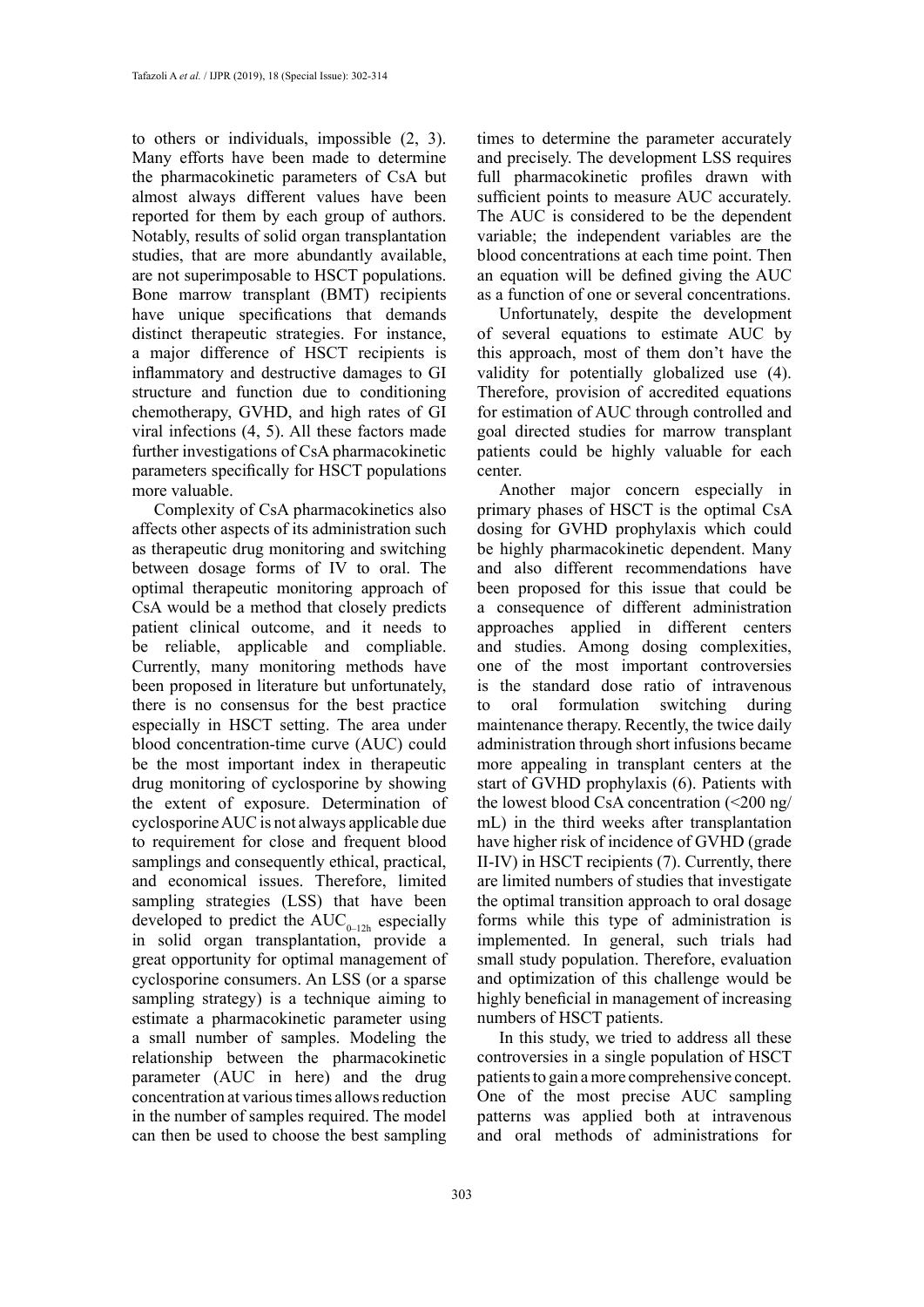cyclosporine. In addition, we tried to enroll as much as possible, homogenous patients during our time-limited project in order to propose an acceptable intravenous to oral dose ratio through the calculation of cyclosporine bioavailability in patients of our center.

# **Experimental**

Between April 2013 and July 2014, we enrolled allogeneic hematopoietic stem cell transplant recipients admitted in Taleghani, Bone Marrow Transplantation Center. All clinically stable transplant candidates with related or unrelated, match or non-match donor were evaluated consecutively for enrollment by inclusion and exclusion criteria. Inclusion criteria included age between 18 and 65, stable kidney function (baseline serum creatinine lower than 2), no liver dysfunction (lower than 2 times upper limits of normal for transaminases and bilirubin), feasibility of oral intake, taking standard disease specific conditioning regimen of our ward (busulfan/cyclophosphamide base), taking standard CsA based immunosuppression for GVHD prophylaxis. Exclusion criteria included uncontrolled infection or sepsis on admission, inability for oral intake, mental or psychiatrically uncooperative patients, pregnant or lactating patients, and HIV+ patients. The study was approved by Ethics Committee of Shahid Beheshti University of Medical Sciences. Written informed consent was obtained from all patients participating in the study.

## *Cyclosporine administration*

All patients received cyclosporine from 2 days before transplantation for GVHD prophylaxis. The starting dose was 1.5 mg/kg/ doses every 12 h by a 2 h infusion in normal saline solution. This dosage has been modified based on routine CsA level trough monitoring to maintain levels between 200 to 400 ng/mL (8-25). When patients have gained the ability to tolerate oral CsA, after resolution of chemorelated mucositis and start of adequate oral intake, the drug converted to oral dosage form with a 2.5 oral to intravenous dosing ratio. The median duration from transplantation to the switch day was about 13 days.

## *Monitoring*

Cyclosporine trough levels were taken just before morning doses and analyzed twice weekly or more frequently in patient who shown symptoms of toxicity. During intravenous administration, when we were sure of reaching steady state CsA levels by our available trough levels and generally after passing more than 5 days of the last CsA dose modification, a whole 12 h AUC profile was taken through frequent central venous line blood sampling between two consecutive doses at 0, 0.5, 1, 1.5, 2, 2.5, 3, 3.5, 4, 6, 8, 10, and 12 h after the start of administration.

After transition to oral dosage form, again on steady state, another similar profile was taken just before patient discharge day.

### *Sampling*

Blood samples were taken from central venous line multiple lumen catheters. One of the catheter lumens was devoted for blood sampling and the other one for drug administration. At first, a 5 mL mixture of heparin and normal saline solution was injected into the catheter. Thereafter, 10 mL of catheter content was withdrawn but kept aside in aseptic status. Thereafter, 2 mL of blood was withdrawn with another syringe and transported to the test tube. Then, the preserved 10 mL was infused back into the catheter and line clamped again. All blood samples were collected in EDTA anticoagulated test tubes and stored in fridge (4 °C) then analyzed for CsA content quantification in less than 12 h with EMIT assay.

# *Pharmacokinetic analysis*

According to CsA blood levels, the concentration – time curves were demonstrated. Area under curve was calculated with trapezoidal rule. In order to obtain dose corrected values, PO to IV dose ratio was used with Equations 1 and 2.

Equation 1.

$$
Corrected AUC = \frac{AUC(PO)}{PO \text{ to } IV \text{ dose ratio}}
$$

Equation 2.

Corrected Cmax =  $\frac{Cmax(PO)}{PO$  to IV dose ratio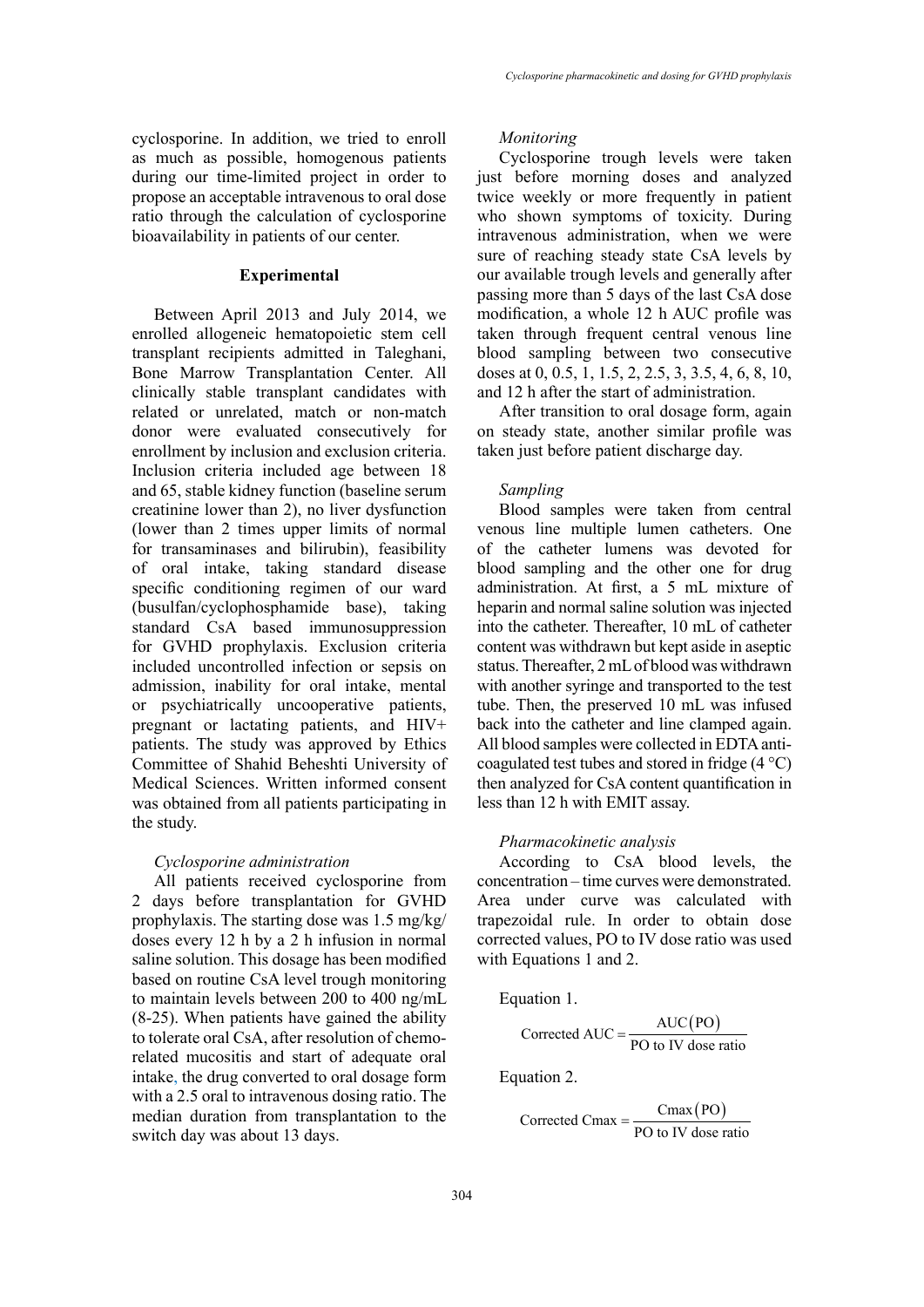CsA oral bioavailability was calculated with the following formula which is frequently applied in literature (6, 7).

Equation 3.

$$
F = \frac{AUCpo}{AUCiv} \times \frac{DOSEiv}{DOSEpo}
$$

Elimination rate constant  $(K_{el})$  was derived from elimination phase of CsA concentration time curves and consequently clearance and terminal volume of distribution  $(V_d)$  was calculated with the following formulas:

Equation 4.

$$
Cl = \frac{F \times \text{Dose}}{\text{AUC}}
$$

Equation 5.

$$
Vd = \frac{Cl}{Kel}
$$

Also, CsA half-life was calculated as follows:

Equation 6.

$$
t1/2 = \frac{0.693}{Kel}
$$

All calculations were carried out for both IV and oral CsA administration methods.

*Statistical analysis and limited sampling strategy* 

The IBM SPSS® statistics version 19 was applied to perform the statistical analysis. Also, we used Microsoft® Excel to draw plots and calculate area under curve values.

Considering our limited number of patients, besides statistical evaluation of correlations between AUC or trough concentrations and events like adverse reactions, these markers categorized in quartiles in order to visually present the fact of probable associations between higher quartiles and more severe toxicities. For evaluation of statistical significance of correlations between categorical clinical variables with trough and AUC, Pearson's chisquare was evaluated.

Because only 20 patients were evaluated in this study, Shapiro–Wilk test was used for normality of data distribution. For evaluation of correlations between two quantitative variables, Bivariate correlation was applied.

To develop the LSS, we checked all the possible correlations between monitoring parameters at different time points and AUC. All points were inserted individually and in combinations, one by one. For determination of the best concentration – time points that have the best correlations with  $AUC_{0.12h}$ , linear regression between drug concentrations at each time point as independent variable and total AUC as dependent variable were assessed. Stepwise multiple linear regression also was applied for correlations between multiple points and total AUC. Afterwards, the reliability of the correlations was evaluated by production of Bland-Altman plot. Considering the limitations of SPSS for Bland-Altman plot production, especially for multiple variables, Bland-Altman plotting was undertaken manually only for chosen points with acceptable regression correlations and potential clinical applicability. All statistical analysis of differences between the samples was performed using sample *t*-test.  $P \le 0.05$ was considered statistically significant. Data were reported as mean  $\pm$  SD.

#### **Results**

Among the patients, 11 were female and 9 were male. The median age for our study population was 27 years (min: 21 and max: 50 years). Mean weight was  $67.7 \pm 14.1$  kg and mean height was  $1.66 \pm 0.11$  m (mean  $\pm$  SD). The underlying diseases were acute myeloid leukemia (n = 12), acute lymphoblastic leukemia (n = 6), non-Hodgkin lymphoma (n  $= 1$ ), and aplastic anemia (n  $= 1$ ). All patients received peripheral blood hematopoietic stem cells from match related donors. The median durations from transplantation day to profile sampling for IV and PO AUC estimations were about 7 days (range: 5–10 days) and 15 days (range: 12–21 days), respectively. Mean 12 h AUC for twice daily intravenous and oral administrations were  $5492 \pm 1596$  and  $7637.7$  $\pm$  2739.8 ng.h/mL (mean  $\pm$  SD), respectively; In order to compare IV and PO parameters, dose corrected values were also calculated for oral parameters. Dose corrected AUC for PO profile was  $3769.5 \pm 1621.9$  ng.h/mL (mean  $\pm$ SD). C<sub>max</sub> for intravenous profile was 1384  $\pm$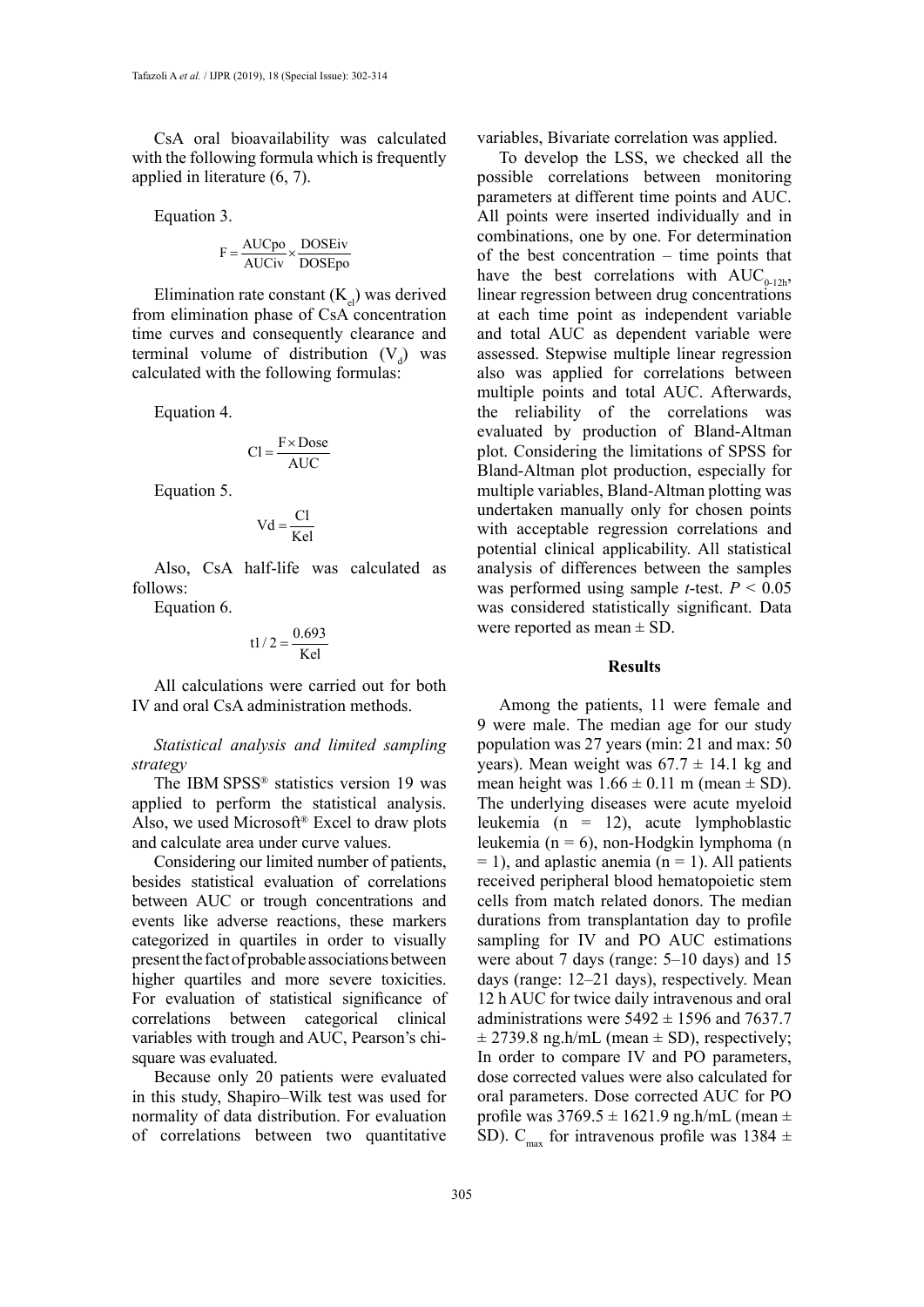| $AUC$ (ng.h/mL)                              |                        | $C$ max (ng/mL)             | Clearance $(L/h)$    |                   | $K_{el}$ (h <sup>-1</sup> ) | $T_{1/2}$ (h)      |                    | $V_d(L)$              |
|----------------------------------------------|------------------------|-----------------------------|----------------------|-------------------|-----------------------------|--------------------|--------------------|-----------------------|
| $5492 \pm 1596$<br>$1384 \pm 412.8$          |                        | $19.44 \pm 6.61$            |                      | $0.70 \pm 0.02$   | $11.8 \pm 5.4$              |                    | $318.61 \pm 151$   |                       |
| Oral cyclosporine pharmacokinetic parameters |                        |                             |                      |                   |                             |                    |                    |                       |
| <b>AUC</b><br>(ng.h/mL)                      | nAUC<br>(ng.h/mL)      | C <sub>max</sub><br>(ng/mL) | $nC$ max<br>(ng/mL)  | Tmax<br>(h)       | <b>Clearance</b><br>(L/h)   | $K_{el}(h^{-1})$   | $T_{1/2}$ (h)      | $V_d(L)$              |
| $7637.7 \pm$<br>2739.8                       | $3769.5 \pm$<br>1621.9 | $1369.3 \pm$<br>419         | $680.9 \pm$<br>281.9 | $2.27 \pm$<br>0.4 | $19.42 \pm$<br>6.62         | $0.78 \pm$<br>0.03 | $11.16 \pm$<br>5.9 | $313.78 \pm$<br>190.3 |

**Table 1.** Cyclosporine pharmacokinetic parameters in the study patients (mean  $\pm$  SD, n = 20).

nAUC: dose corrected AUC; nCmax: dose corrected Cmax.

Table 2. Correlations and regression equations between AUC<sub>0−12h</sub> and CsA IV concentrations.

| Model          | Concentration-time point | <b>Equation</b>                 | $\mathbb{R}^2$ |
|----------------|--------------------------|---------------------------------|----------------|
| $\mathbf{1}$   | $C_0$                    | $AUC = 4342.036 + 4.010C_0$     | 0.286          |
| 2              | $C_{0.5}$                | $AUC = 2203.718 + 5.008C_{0.5}$ | 0.770          |
| 3              | $C_1$                    | $AUC = 2988.924 + 2.643C_1$     | 0.350          |
| $\overline{4}$ | C <sub>15</sub>          | $AUC = 2152.93 + 2.797C_{15}$   | 0.439          |
| 5              | C <sub>2</sub>           | $AUC = 1748.942 + 2.705C_2$     | 0.489          |
| 6              | $C_{2.5}$                | $AUC = 1988.206 + 5.443C_{2.5}$ | 0.494          |
| 7              | $C_3$                    | $AUC = 2776.454 + 4.761C_3$     | 0.574          |
| 8              | $C_{3.5}$                | $AUC = 2719.926 + 5.942C_{35}$  | 0.555          |
| 9              | C <sub>4</sub>           | $AUC = 3192.264 + 5.996C_4$     | 0.561          |
| 10             | $C_6$                    | $AUC = 3013.268 + 7.533C_6$     | 0.532          |
| 11             | $C_8$                    | $AUC = 3095.309 + 8.102C_8$     | 0.497          |
| 12             | $C_{10}$                 | $AUC = 3398.904 + 8.401C_{10}$  | 0.479          |
| 13             | $C_{12}$                 | $AUC = 4781.39 + 2.714C_{12}$   | 0.62           |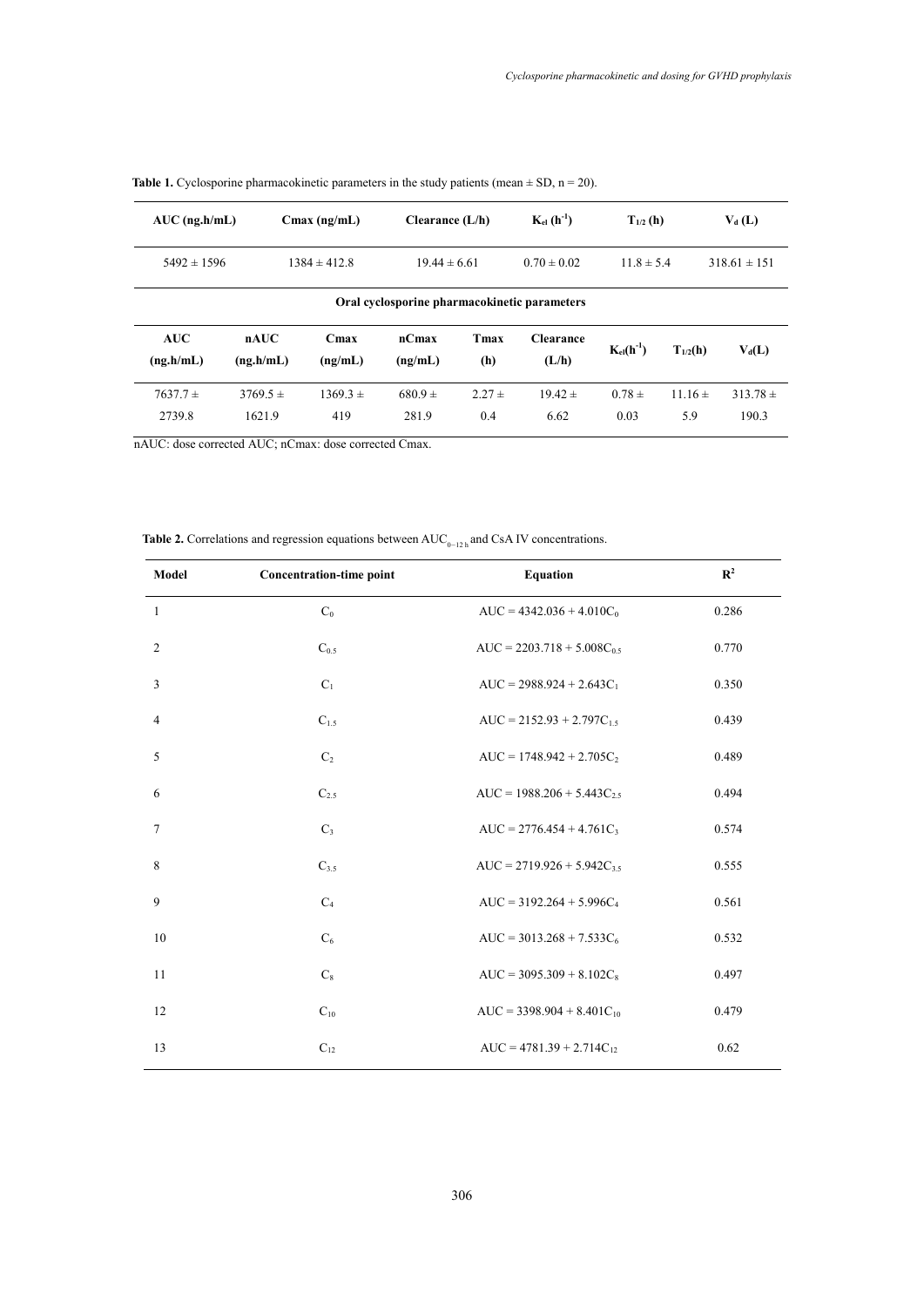| Model          | Concentration-time point | <b>Equation</b>                  | $\mathbf{R}^2$ |
|----------------|--------------------------|----------------------------------|----------------|
| $\mathbf{1}$   | $C_0$                    | $AUC = 4379.545 + 9.738C_0$      | 0.462          |
| $\overline{c}$ | $C_{0.5}$                | $AUC = 3736.985 + 10.209C_{0.5}$ | 0.554          |
| 3              | $C_1$                    | $AUC = 4183.861 + 5.064C_1$      | 0.282          |
| $\overline{4}$ | $C_{1.5}$                | AUC = $4565.899 + 3.211C_{1.5}$  | 0.198          |
| 5              | C <sub>2</sub>           | $AUC = 2361.265 + 4.301C_2$      | 0.715          |
| 6              | $C_{2.5}$                | $AUC = 601.383 + 5.562C_{2.5}$   | 0.744          |
| $\tau$         | $C_3$                    | $AUC = 2472.542 + 4.644C_3$      | 0.580          |
| 8              | $C_{3.5}$                | $AUC = 2078.493 + 5.432C_{3.5}$  | 0.668          |
| 9              | $C_4$                    | $AUC = 2350.588 + 5.768C_4$      | 0.692          |
| 10             | $C_6$                    | $AUC = 2298.967 + 8.433C_6$      | 0.860          |
| 11             | $C_8$                    | $AUC = 3006.418 + 11.311C_8$     | 0.726          |
| 12             | $C_{10}$                 | $AUC = 3341.605 + 12.296C_{10}$  | 0.812          |
| 13             | $C_{12}$                 | $AUC = 2712.570 + 16.404C_{12}$  | 0.617          |

Table 3. Correlations and regression equations between AUC<sub>0−12 h</sub> and CsA PO concentrations.

412.8 ng/mL and for oral profile, it was 1369.3  $\pm$  419 ng/mL (mean  $\pm$  SD) (Dose corrected PO C<sub>max</sub> = 680.9 ± 281.9 ng/mL). AUC<sub>IV</sub> was significantly higher than dose corrected AUC<sub>po</sub> ( $P = 0.001$ ). Moreover, IV C<sub>max</sub> was significantly higher than dose corrected PO  $C_{\text{max}}$  ( $P < 0.005$ ). Mean IV dose at profile sampling time was  $1.45 \pm 0.1$  mg/kg and mean PO dose was  $3.15 \pm 0.7$  mg/kg (mean  $\pm$  SD). When two unrealistic out layer values  $(F =$ 2.01, 1.68) were omitted, mean bioavailability was  $0.61 \pm 0.16$  (min: 0.33, max: 0.96). Other pharmacokinetic parameters were also estimated and can be found in Table 1.

Full pharmacokinetic profiles of CsA were obtained for twenty patients both at IV and PO state. The linear regression equations and the concentration at each time point are listed in Tables 2 and 3.

The 10 models that utilized CsA concentrations at a single time point generally did not have a good fit for IV administration  $(R<sup>2</sup> < 0.85)$ . Highest  $R<sup>2</sup>$  was detected for IV  $C_{0.5}$  ( $R^2 = 0.77$ ). Interestingly, for oral administration, only  $C_6$  showed acceptable  $R^2$ values ( $\mathbb{R}^2 = 0.86$ ). Notably, the correlation between  $AUC_{0-12h}$  and the trough or peak concentrations were poor for both oral and IV administrations.

Stepwise multiple linear regression analysis of the correlation between the estimated cyclosporine (CsA)  $AUC_{0-12h}$  and all concentration–time points are listed in Table 4.

Also, the equations delineated from all of the concentration-time points together are shown below.

$$
AUC_{IV} = 5.044 \times 10^{-12} + 25C_0 + 0.5C_{0.5} + 0.5C_1
$$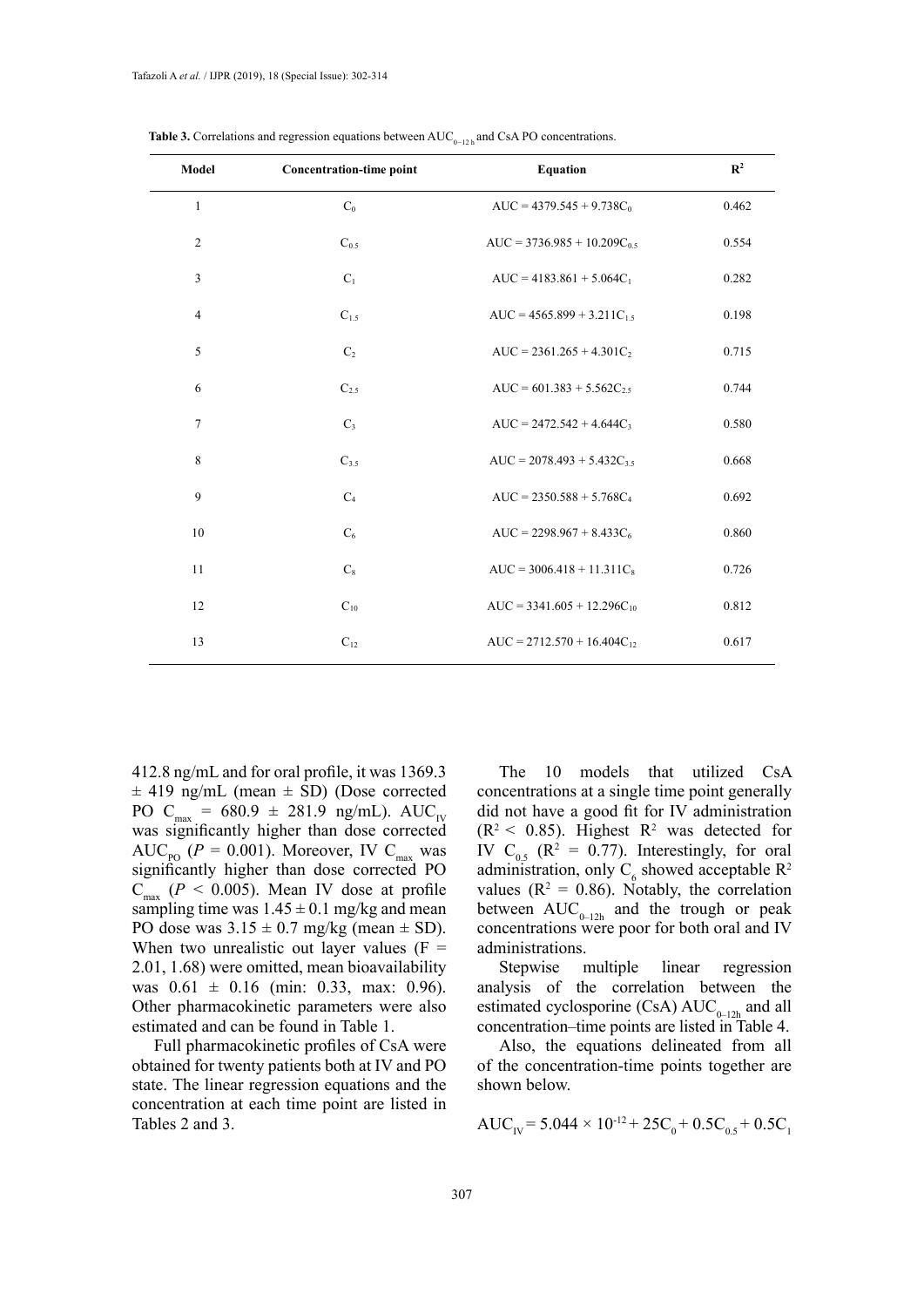**Table 4.** Stepwise multiple linear regression equations for  $AUC_{0-12h}$  and all monitoring points (N = 20).

| <b>IV</b> Profile                                                                                                         | $\mathbb{R}^2$ |
|---------------------------------------------------------------------------------------------------------------------------|----------------|
| $AUC = 2203.713 + 5.008C_{0.5}$                                                                                           | 0.770          |
| AUC = $1518.112 + 3.786C_0$ , + $2.610C_3$                                                                                | 0.896          |
| AUC = $1374.446 + 3.324C_{0.5} + 2.140C_3 + 2.172C_6$                                                                     | 0.922          |
| AUC = $1263.021 + 2.613C_0$ s + $1.909C_3 + 2.466C_6 + 2.462C_{10}$                                                       | 0.946          |
| AUC = $462.207 + 1.016C_0$ s + $1.478C_3 + 3.607C_6 + 3.502C_{10} + 1.223C_1$ s                                           | 0.98           |
| <b>PO</b> Profile                                                                                                         | $\mathbf{R}^2$ |
| $AUC = 2298.967 + 8.433C_6$                                                                                               | 0.860          |
| $AUC = 1520.571 + 6.736C_6 + 4.848C_0$                                                                                    | 0.950          |
| AUC = $897.340 + 4.188C_6 + 5.327C_0$ , + 2.240C <sub>4</sub>                                                             | 0.985          |
| AUC = 290.483 + 4.083C <sub>6</sub> + 3.662C <sub>0.5</sub> + 2.613C <sub>4</sub> + 1.012C <sub>1.5</sub>                 | 0.991          |
| AUC = $90.783 + 2.762C_6 + 1.966C_0$ s + $3.083C_4 + 1.253C_1$ s + $2.498C_8$                                             | 0.996          |
| $AUC = -83.208 + 2.680C_6 + 1.607C_{0.5} + 2.176C_4 + 1.326C_{1.5} + 2.931C_8 + 0.852C_3$                                 | 0.998          |
| $AUC = -228.624 + 2.244C_6 + 1.286C_{0.5} + 1.845C_4 + 1.189C_{1.5} + 3.248C_8 + 1.033C_3 + 0.512C_{2.5}$                 | 0.999          |
| $AUC = -210.985 + 2.543C_6 + 1.464C_0 + 1.711C_4 + 1.151C_1 + 2.590C_8 + 0.999C_3 + 0.465C_2 + 0.829C_{12}$               | 1              |
| $AUC = -128.524 + 2.618C_6 + 1.326C_0 + 1.617C_4 + 1.126C_1 + 2.084C_8 + 0.872C_3 + 0.572C_2 + 0.814C_{12} + 0.720C_{10}$ | 1              |

+  $0.5C_{1.5} + 0.5C_{2} + 0.5C_{2.5} + 0.5C_{3} + 0.5C_{3.5} +$  $1.25C_4 + 2C_6 + 2C_8 + 2C_{10} + C_{12}$  $R^2 = 1$  $\frac{1.5}{5C}$  + 2

 $AUC_{\text{p0}} = 1.989 \times 10^{-12} + 0.250C_0 + 0.5C_{0.5}$  $+ 0.5C_1 + 0.5C_{1.5} + 0.5C_2 + 0.5C_{2.5} + 0.5C_3 +$  $0.5C_{3.5} + 1.25C_4 + 2C_6 + 2C_8 + 2C_{10} + C_{12}$  $R^2 = 1$ 

Among models that used CsA concentrations at 2 time points from  $C_0$  to  $C_4$ , best model was AUC =  $310.422 + 2.296C_2$ + 5.226C<sub>4</sub>, (R<sup>2</sup> = 0.904) for IV and AUC =  $664.116 + 3.599C_{3.5} + 8.035C_{8}$ , (R<sup>2</sup> = 0.959) for PO profile.

One by one inclusion of concentration – time points from  $C_0$  to  $C_{12}$  in regression equations revealed that the first model that reaches an accepTable R squared  $(R^2 > 0.85)$ is AUC =  $515.297 + 4.390C_0 + 0.176C_{0.5} +$ 

 $3.245C_1 - 3.876C_{1.5} + 2.014C_2 + 3.682C_{2.5}$  for IV and AUC =  $51\overline{4}$ .249 +  $4.\overline{7}C_0 + 1.66\overline{7}\overline{C}_{0.5}$  + 0.792C<sub>1</sub> - 1.111C<sub>1.5</sub> - 0.264C<sub>2</sub> + 4.554C<sub>2</sub>, for PO profile. In these results,  $2.5$  h post dosing was a common point for both administration routes.

By limiting optimal limited sampling strategy equations to those using a maximum of two concentration–time points obtained within 4 h after start of dosing, and with a coeffcient of determination  $>0.85$ , AUC =  $310.422 + 2.296C_2 + 5.226C_4$ ,  $R^2 = 0.904$  for IV and AUC = 790.985 + 7.086C<sub>0.5</sub> + 4.516C<sub>4</sub>, R<sup>2</sup>  $= 0.926$  were selected.

Beside concentration-time points, AUC fragment provides the chance for finding statistically significant correlations through regression without requirement for additional clinical or practical interventions (*e.g.* increased number of samplings) only by utilizing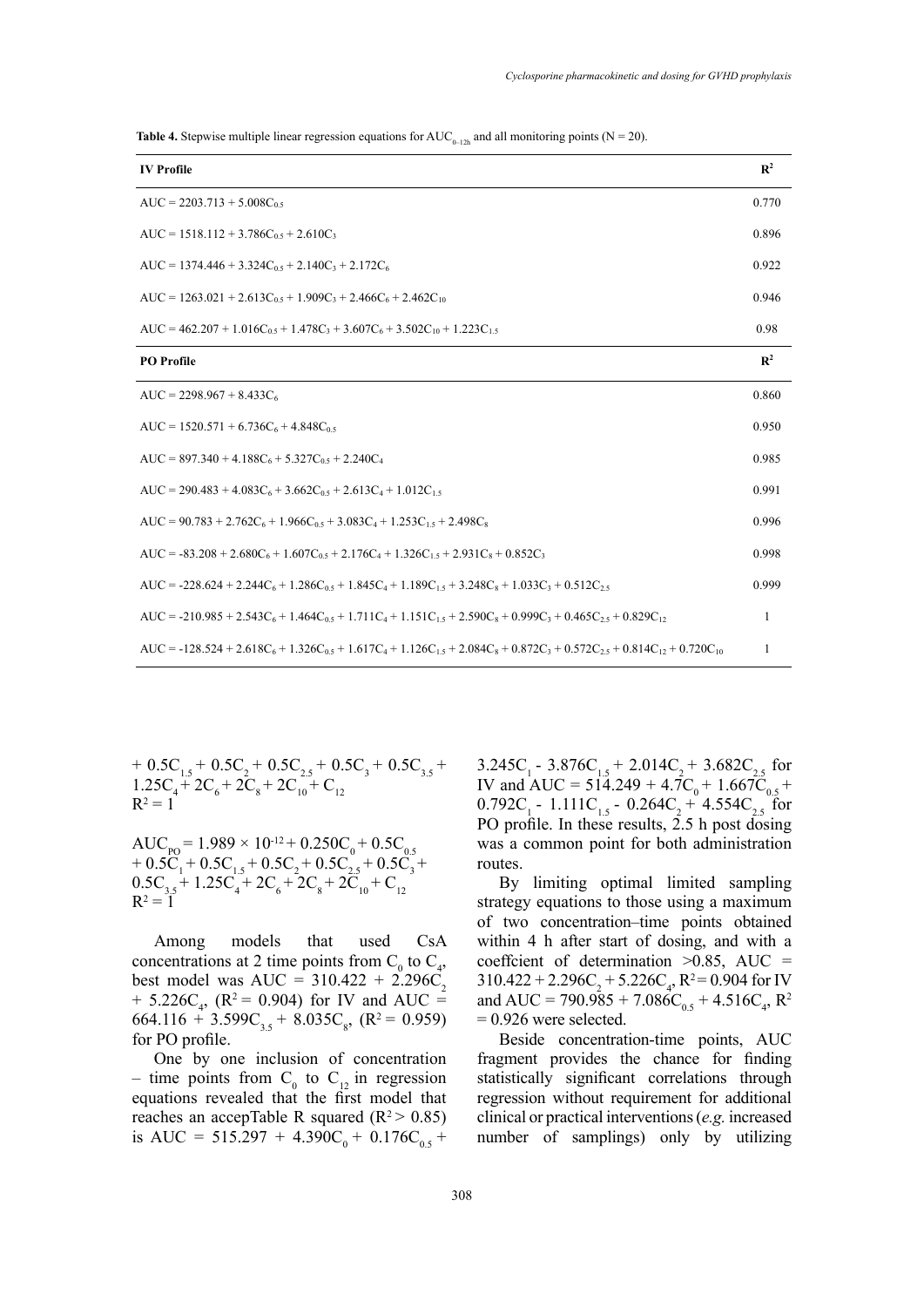| <b>Toxicity Grade</b>      | $\mathbf{0}$ | 1              | $\mathbf{2}$   | 3              | 4            |  |
|----------------------------|--------------|----------------|----------------|----------------|--------------|--|
| <b>Acute Kidney Injury</b> |              |                |                |                |              |  |
| No of patients             | 16           | $\mathbf{1}$   | $\overline{2}$ | 1              | $\mathbf{0}$ |  |
| Neurotoxicity              |              |                |                |                |              |  |
| No of patients             | 10           | 3              | $\overline{2}$ | $\overline{2}$ | 3            |  |
| Hypertension               |              |                |                |                |              |  |
| No of patients             | 16           | $\overline{4}$ | $\mathbf{0}$   | $\mathbf{0}$   | $\theta$     |  |
| Hepatotoxicity             |              |                |                |                |              |  |
| No of patients             | 17           | $\overline{2}$ | $\mathbf{0}$   | $\mathbf{0}$   | 1            |  |
| Hyperglycemia              |              |                |                |                |              |  |
| No of patients             | $\mathbf{1}$ | $\overline{2}$ | 8              | 8              | 1            |  |

**Table 5.** Frequencies of possible CsA toxicities in the study population based on NCI grading.

mathematical calculations on the same data set.

Evaluation of regression between total AUC and cumulative AUC fragments from  $C_0$ - $C_{0.5}$ to  $C_{10}-C_{12}$  showed that the first cumulative fragment with  $R^2 > 0.85$  is  $AUC_{0.6}$  for IV and AUC<sub>0-4</sub> for PO profile (AUC<sub>0-12h</sub> = 243.862 +  $1.377 \text{AUC}_{0.6h}$ ,  $R^2 = 0.922$ ,  $\text{AUC}_{0.12h} = -916.536$ + 2.352AUC<sub>0-4h</sub>,  $R^2 = 0.889$ , respectively).

Also among separate AUC fragments,  $AUC<sub>6</sub>$  $_{8h}$  for both IV and PO profile demonstrated the  $\frac{8h}{h}$  highest coefficient of determinations (AUC<sub>0-12h</sub>)  $= 2200.352 + 5.268 \text{AUC}_{6-8h}$ ,  $R^2 = 0.695$ , AUC<sub>0</sub>  $_{12h}$  = 2012.650 + 5.396AUC<sub>6-8h</sub>, R<sup>2</sup> = 0.896, respectively).

Considering the  $C_6$  point in oral administration as the only potential practically applicable monitoring parameter in our findings with acceptable statistical value ( $R^2 = 0.86$ ), we checked the reliability for the related equation. This parameter showed a non-significant difference between means of two measures  $(C_4)$ AUC estimation and true AUC) by one sample *t*-test. The Bland-Altman plot showed only one out layer point. Also checking the linear regression for differences and mean values

showed absence of significant proportional bias for C<sub>6</sub> AUC estimation (*p*-value = 0.403).

From clinical observations, engraftment was achieved in all cases. Acute graft versus host disease was observed in two, one, three, and two patients in Glucksberg grade 1, 2, 3, and 4, respectively. Severity of acute GVHD was not statistically correlated to AUC or mean trough values. All cases were successfully treated with steroid therapy.

Possible CsA related toxicities were also evaluated and categorized according to "National Cancer Institution (NCI) Toxicity Criteria" for nephrotoxicity, neurotoxicity, hypertension, hepatotoxicity, and hyperglycemia as stated in Table 5.

There were no statistical correlations between occurrence or severity of these toxicities and CsA exposure markers, namely,  $C_{\text{trough}}$  and AUC.

#### **Discussion**

Despite routine CsA utilization in transplant setting, the most appropriate method of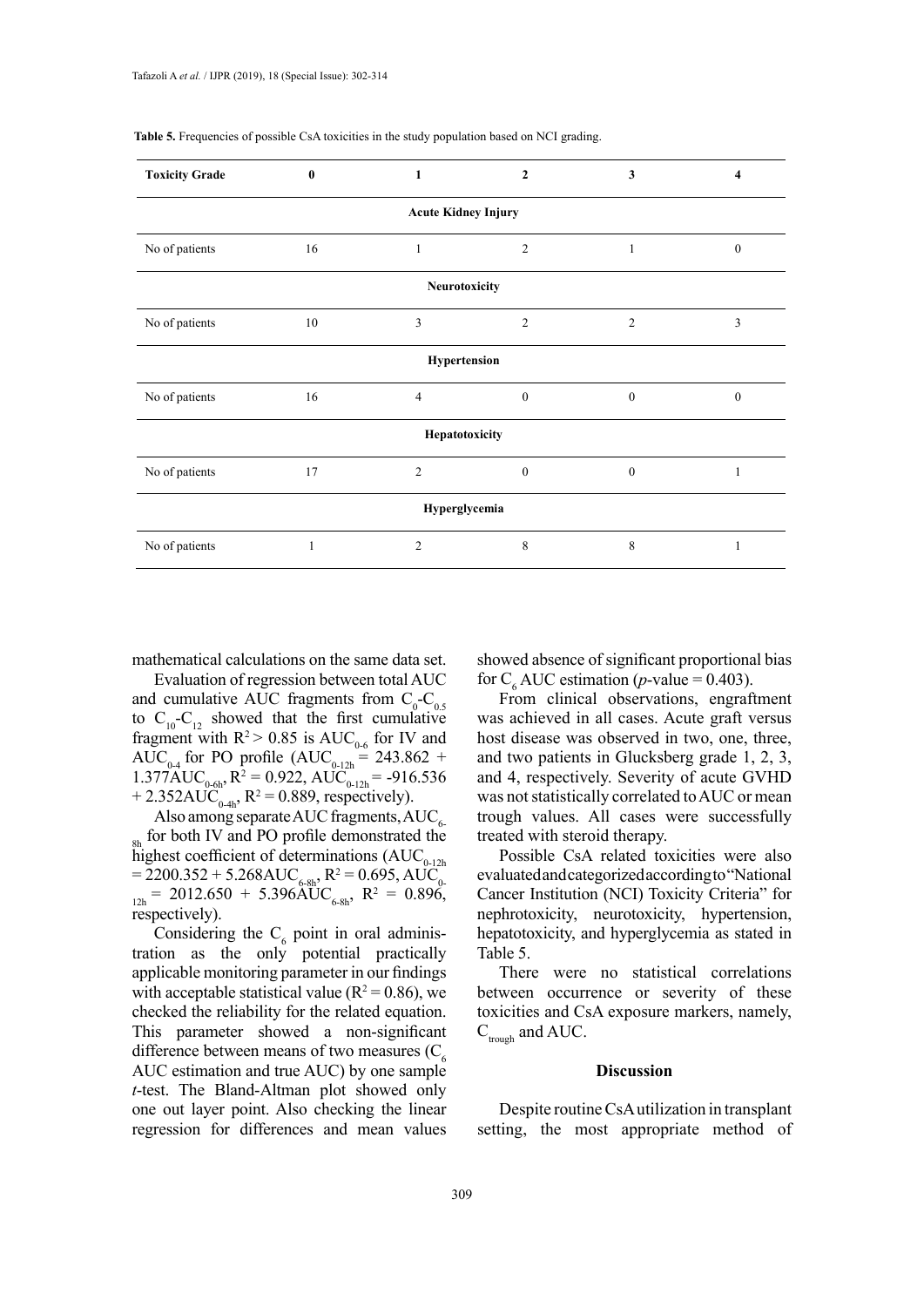monitoring and immunosuppressive strategy of dosing is still debated. One of the most important controversies of cyclosporine administration is the standard dose ratio of intravenous to oral formulation switching during maintenance therapy. As noted by EBMT–ELN guideline, the conversion factor varied majorly between 1 and 3 in literature (8). In this study, comparison between intravenous AUC or  $C_{\text{max}}$  with dose corrected oral values showed higher levels for IV method and this fact proposes that if we used 1 to 1 ratios, patients would suffer from considerable under-exposure during the initial phase of oral CsA administration. Such ratios are commonly developed by calculating bioavailability for CsA oral formulations in several studies (6, 9 and 10). It could be stated that utilizing bioavailability as guidance for this issue significantly requires individualization for specific formulations, brands and subject populations but the final guiding standard should always be monitoring of exposure-markers.

Parquet *et al.* were one of the first groups that tried to predict the best dosage of Neoral® when patients are switched from IV to oral administration in bone marrow transplantation setting. Therapeutic goal was maintaining the blood trough CsA level within 150–250 ng/ mL. Results demonstrated that the conversion in a dose ratio of 1 to 1 leads to underexposure for some patients and the conversion in a dose ratio of 1 to 2 allows obtaining optimal therapeutic exposure (9). Dotti *et al.* also evaluated the pharmacokinetic profile of Neoral® in 18 allo-BMT patients early after transplantation. Prophylaxis regimen for acute GVHD consisted of intravenous CsA 1 mg/kg/ day over 24 h. Therapeutic range of 200-400 ng/mL was chosen on serum with a polyclonalradioimmunoassay. They suggested 7.5 mg/kg/ Day of Neoral® as an appropriate starting oral dose of CsA, provided adequate CsA trough levels are maintained without significant acute renal toxicity after switching from intravenous form and this was in line with results of Parquet *et al.* in the setting of allo-BMT (11). In more recent trials, separation of study population into different dosing groups for transition, changed to evaluation of one group with estimation of the optimal ratio through

IV and PO pharmacokinetic data.

In a study carried out by Kimura *et al.*, the authors focused on the transition period more closely. Patients switched to oral administration at a dose ratio of 1:2 as they acquired the ability to tolerate oral intake and intravenous infusion was stopped just before the first oral administration. Bioavailability of Neoral® was estimated by dividing (AUC  $_{\text{po}}$ /DOSE <sub>PO</sub>) by (AUC <sub>IV</sub>/DOSE <sub>IV</sub>) and the median value was 0.685 (10). Choi *et al.* also studied the transition period between continuous IV infusion and oral CsA treatment while applying a 3 to 1 ratio and evaluated the pharmacokinetic properties of CsA in 33 pediatric HSCT recipients with a median age of 7.1 years. The mean bioavailability of CsA in this pediatric population was  $43.1 \pm 14.4\%$ , when compared to reported adult HSCT patients which was about 34%. An important finding of this study was shorter half-life and the higher clearance in pediatric population, which proposes a possible privilege of dosing every 8 h versus twice daily dosing in children as implemented in some centers (12, 13).

Inoue *et al.* stated in 2012 that the appropriate dose–rate conversion and target blood concentration for CsA has not yet been established in allo-HSCT. They noted the common phase for oral tolerability at about 2 to 4 weeks and a 1:2-3 dose conversion ratios according to literature. As an advantage for this study, they investigated the serial changes in the CsA blood concentration during the switch from 1.5 mg/kg twice daily "3 h short infusion"- which recently became more prevalent in use when compared to oral administration and estimated the bioavailability of Neoral®. Bioavailability of Neoral<sup>®</sup> was  $0.58 \pm 0.15$  (mean  $\pm$  SD, range 0.41–0.94) so they concluded that the conversion ratio of 1:2 is appropriate (6). This ratio was also adopted by Eljebari *et al.* for oral CsA (Equoral® or Neoral®) at twice IV dose in allogeneic hematopoietic stem cell transplantation recipients (4).

The mean value calculated for bioavailability in our study  $(F = 0.61)$  was in line with the above mentioned studies. Consequently, it could be stated that arbitrarily, an IV to PO ratio of 1 to 2 would be acceptable for this population. Indeed an index of 1.6 would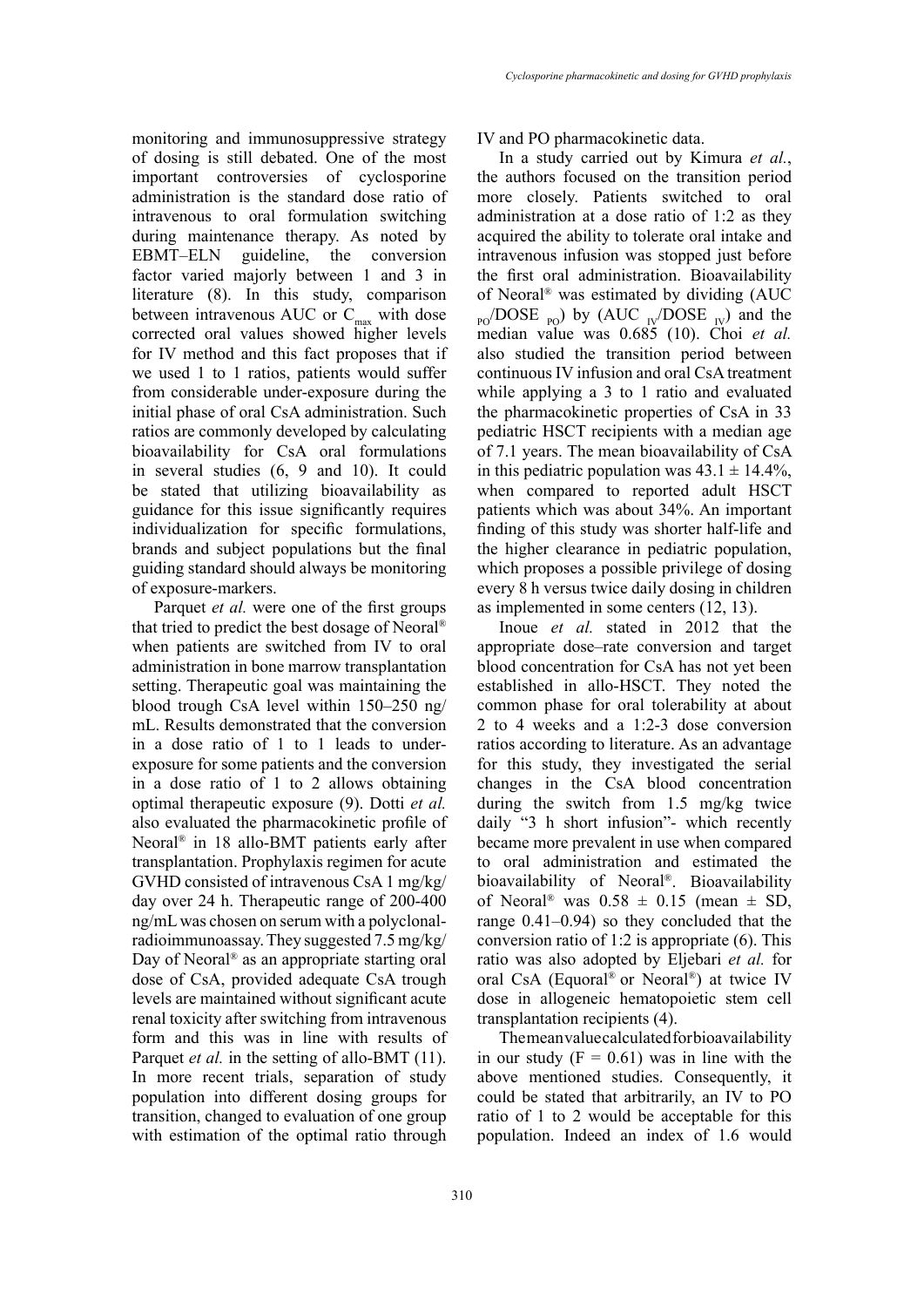suggest a more exact dosing ratio. Therefore, the empiric  $\times$ 2.5 ratio which we applied seems to be excessive and could possibly result in toxicities, although there were no statistical correlations between severity of toxicities and extent of CsA exposure. In addition, it should be considered that according to high variations in the results among patients, these estimated ratios should never be substituted for close blood level monitoring.

As an advantage for our study, the minimum recommended time by manufacturer (2 h) for intravenous CsA infusions was implemented which could be important in time saving in this population that requires frequent daily administrations. Considering the fact that different modes of CsA infusion in each study complicate the determination of optimal approach (6), evaluation of pharmacokinetic parameters and dosing or monitoring markers for this specific and desirable method of administration would be highly valuable.

The optimal therapeutic monitoring approach of CsA would be a method that closely predicts patient clinical outcome, reliable, applicable and compliable. Currently, numerous monitoring methods have been proposed in literature but unfortunately, there is no consensus for the best practice especially in HSCT field. Lack of agreement among authors could be as a result of heterogeneity of related trials regarding applied analytical method (14, 15), type of biologic sample (15), time and pattern of sampling (4, 5 and 16-19), post-transplantation time (3), proximity of drug consumption to meals (1, 20), paucity of data in HSCT (2, 20-22), lack of validation for proposed approaches (14, 17), study defects or lack of power for such conclusions (20, 23), varied composition of study populations (20), and different therapeutic target ranges (11, 18, 20 and 23-27). Generally, it could be assumed that an optimal monitoring program will include fixed times for both dosing and sampling times and consistent status even regarding meal intake time to provide reproducible and evaluable results (1). Trough blood monitoring is routinely utilized for CsA therapeutic drug monitoring, but this approach is not optimal due to the fact that the area under the AUC showed better correlations with patient clinical outcomes. Common methods of measuring AUC require frequent

blood sampling, which is not easily applicable in clinical practice. It has been demonstrated that AUC monitoring can be simplified by utilizing limited sampling strategies that allows AUC estimations with small number of blood samples obtained at specific times during a dosing interval (17). As mentioned before, the optimal LSS could be yielded after validation of the equations in a recruited validation group. There were barriers for doing so in this study. Our method of blood sampling in this study was considerably invasive and frequent. Ethical considerations in our center prevented us to implement such procedure on more than 20 patients. We didn't want to decrease the value of the results by breaking the study population in two 10-member groups. Also there were time and budget limitations. Therefore, we forced to give up the external validation and provided the correlation results for better demonstration of our findings in a simple way. This defect could be stratified with a straightforward approach in future studies.

A major finding of our study is that a single concentration – time point measured at  $C_{\epsilon}$  in oral administration would presumably be an optimal surrogate indicator of  $AUC_{0-12h}$  in allogeneic hematopoietic stem cell transplant recipients with acceptable reliability. Schrauder *et al.* also found  $C_6$  with highest coefficient of determination (which was not acceptably adequate); but for CsA, it was 2 h infusion ( $R^2 = 0.77$ ) in 27 allo-HSCT pediatric patients. Unfortunately, we could not find similar results for single points in intravenous administration like this and many other studies  $(18)$  and the highest  $R<sup>2</sup>$  belonged to the model including  $C_{0.5}$  ( $R^2 = 0.77$ ). From multiple point models, our suggested equations with acceptable  $\mathbb{R}^2$  and applicable sampling times included  $C_2$  and  $C_4$  for IV and  $C_{0.5}$  and  $C_4$  for PO profile. These models could be unique for this study design and this specific population.

Currently, it can be stated that more than hundreds of equations have been proposed for limited sampling strategy from the first attempts (4, 14 and 28). It is a scarce observation that different authors use or propose similar sampling times (17). As an exception, Dotti *et al.* applied a 3 point sampling strategy proposed by a kidney transplant study for allo-BMT patients and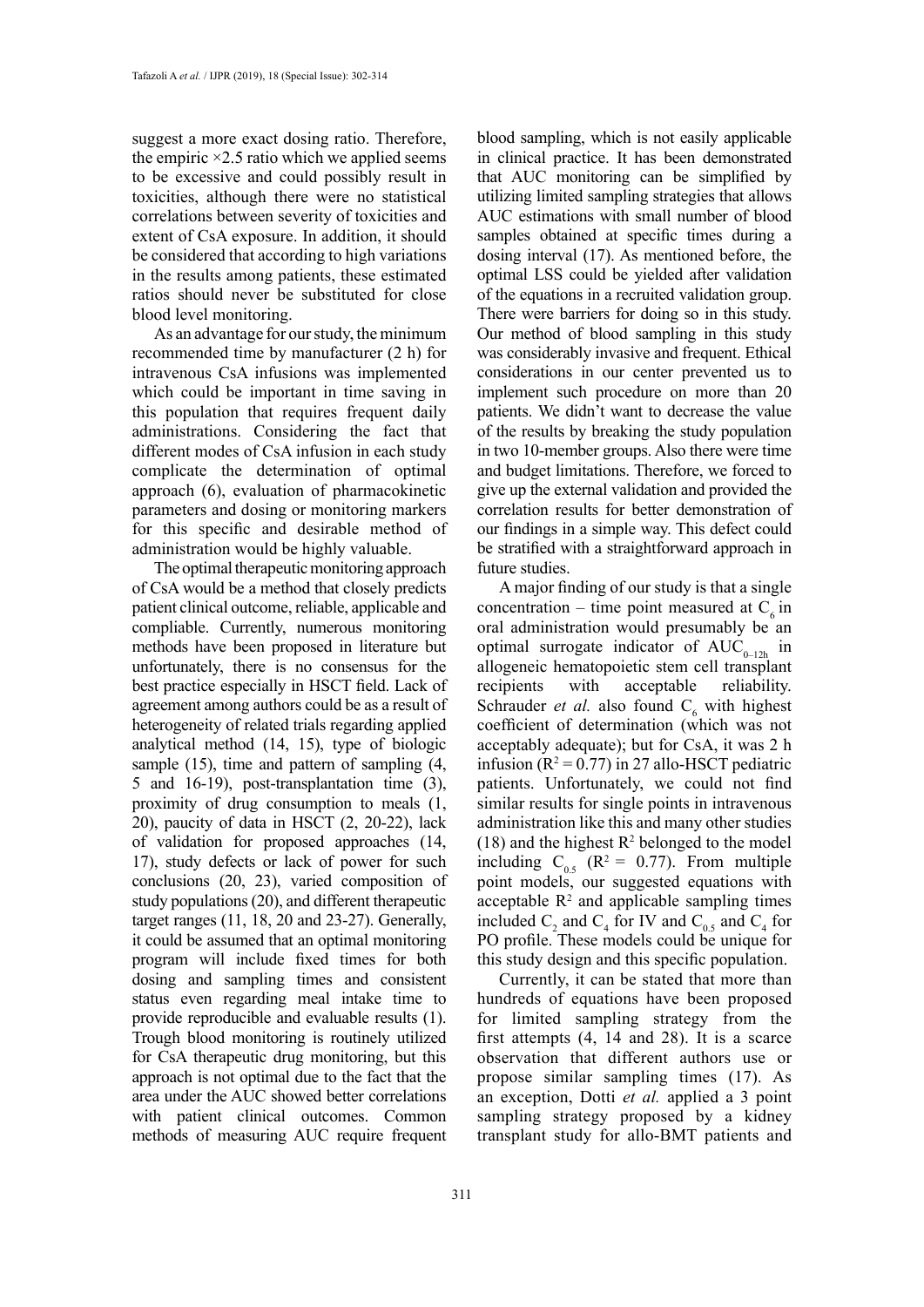interestingly found an accurate prediction for AUC (11, 29). Also, Mahalati *et al.* determined  $AUC_{0-4h}$  utilizing a regression formula from their retrospective study database (26, 30). It has been stated that application of these limited sampling strategies should be dedicated to the population in which they were developed and not even with another analytical method (14, 17). Importantly, it should be stated that validating the equations on a second data set different from the training set as our population is obligatory for attaining reliable equations in limited sampling strategy (17). Due to limited number of patients in our study, inclusion of a testing set was practically impossible and this is a considerable limitation.

Clinical outcomes of patients were also observed and evaluated in this research. There was no statistically significant correlation between CsA exposure and severity of toxicities or GVHD. Variable and weak association of trough levels with clinical outcomes especially GVHD or its severity (3, 23 and 24) and lack of potential for prediction for adverse clinical outcomes (31) has been reported frequently. Also for AUC, the results were not always conclusive (23, 24). Contrary to findings that propose a concentration or pharmacokinetic dependent nature for CsA complications, some other observations also suggest that renal dysfunction could occur even with therapeutic blood concentrations of CsA and non-related to CsA use (32-34). CsA neurotoxicity could also be seen at both therapeutic and excessive CSA levels (35). Similar findings are available for CsA associated hypertension (36) and hyperglycemia (37). However, it should be noted that small sample size in this study would hinder a definite judgment. Due to the use of other nephrotoxic drugs (*e.g.* cyclophosphamide, amphotericin b, aminoglycosides, vancomycin), neurotoxic drugs (*e.g.* busulfan), hepatotoxic drugs (*e.g.* metothrexate, azoles), hyperglycemic agents (*e.g.* corticosteroids, parenteral nutrition), it can be difficult to assign these adverse effects to cyclosporine alone.

# **Conclusion**

In conclusion, the appropriate dosing ratio of IV to PO cyclosporine for adult allogeneic hematopoietic stem cell transplantation patients, after accessibility of oral route post-transplant (after patent stabilization and resolution of conditioning mucositis), is 1.6 to obtain similar exposure by AUC values. It should be kept in mind that numerous accompanied situations by transplant process can alter this ratio very easily. Therefore, maybe using value "2" instead of "1.6" would be justifiable and also more memorable for clinicians. But for patients with drug elimination defects of any kind, values closer to "1.5" will be prudent to use. In addition, derived data from pharmacokinetic evaluations would help in the determination of limited sampling strategies to predict the total CsA AUC. Although several models for monitoring of AUC are proposed here, according the above-mentioned limits of our study, larger prospective studies are required to validate the monitoring approaches and assess correlations for clinical outcomes.

### **Acknowledgement**

The authors would like to thank the Shahid Beheshti School of Pharmacy for their support of this research, which was a part of the clinical pharmacy research thesis. We also thank Soheila Abedinpour, Zeinab Kaboli, Farideh Balazadeh and other members of our nursing team in Taleghani hematopoietic SCT center for helping us to perform this study. We thank to Golhak Laboratory for analysis of cyclosporine.

#### **References**

- (1) Schiff J, Cole E and Cantarovich M. Therapeutic monitoring of calcineurin inhibitors for the nephrologist. *Clin. J. Am. Soc. Nephrol.* (2007) 2: 374-84.
- (2) Citterio F. Evolution of the therapeutic drug monitoring of cyclosporine. *Transplant. Proc.* (2004) 36 (2 Sppl): 420S-5S.
- (3) Lukas JC, Suárez AM, Valverde MP, Calvo MV, Lanao JM, Calvo R, Suarez E and Gil AD. Timedependent pharmacokinetics of cyclosporine (Neoral) in de novo renal transplant patients. *J. Clin. Pharm. Ther.* (2005) 30: 549-57.
- (4) ELjebari H, Ben Fradj N, Salouage I, Gaies E, Trabelsi S, Jebabli N, Lakhal M, Othman TB and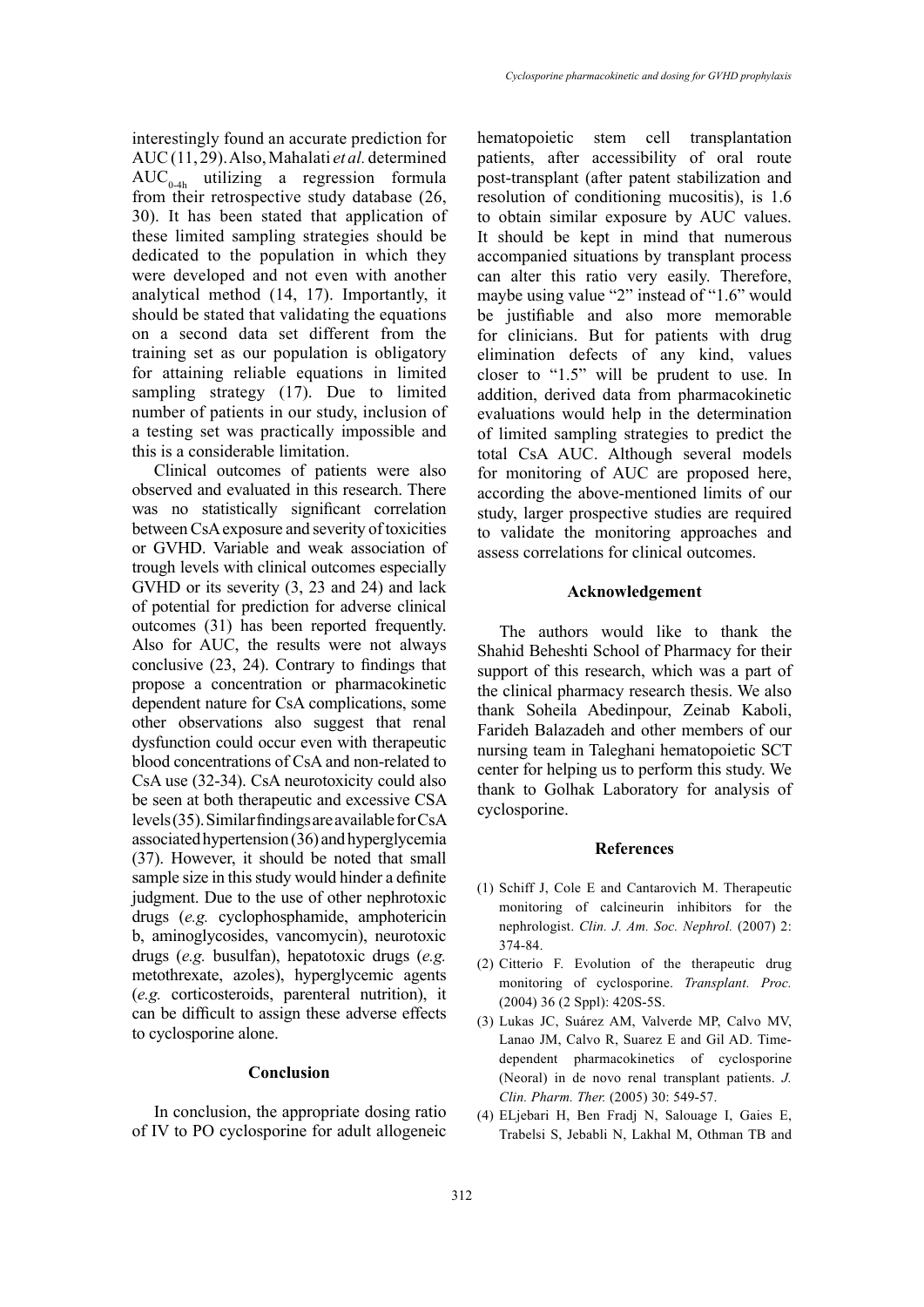Kouz A. Estimation of abbreviated cyclosporine A area under the concentration-time curve in allogenic stem cell transplantation after oral administration. *J. Transplant.* (2012) 2012: 1-7.

- (5) Schultz K, Nevill T, Balshaw R, Toze CL, Corr T, Currie CJ, Strong DK and Keown PA. Effect of gastrointestinal inflammation and age on the pharmacokinetics of oral microemulsion cyclosporin A in the first month after bone marrow transplantation. *Bone Marrow Transplant.* (2000) 26: 545-51.
- (6) Inoue Y, Saito T, Ogawa K, Nishio Y, Kosugi S, Suzuki Y, Kato M, Sakai H, Takahashi M and Miura I. Pharmacokinetics of cyclosporine a conversion from twice-daily infusion to oral administration in allogeneic hematopoietic stem cell transplantation. *Am. J. Ther.* (2012) 21: 377-84.
- (7) Zeighami S, Hadjibabaie M, Ashouri A, Sarayani A, Khoee SH, Mousavi S, Radfar M and Ghavamzadeh A. Assessment of cyclosporine serum concentrations on the incidence of acute graft versus host disease post hematopoietic stem cell transplantation. *Iran. J. Pharm. Res.* (2014) 13: 305-312.
- (8) Ruutu T, Gratwohl A, de Witte T, Afanasyev B, Apperley J, Bacigalupo A, Dazzi F, Dreger P, Duarte R, Finke J, Garderet L, Greinix H, Holler E, Kröger N, Lawitschka A, Mohty M, Nagler A, Passweg J, Ringdén O, Socié G, Sierra J, Sureda A, Wiktor-Jedrzejczak W, Madrigal A and Niederwieser D. Prophylaxis and treatment of GVHD: EBMT-ELN working group recommendations for a standardized practice. *Bone Marrow Transplant.* (2014) 49: 168- 73.
- (9) Parquet N, Reigneau O, Humbert H, Guignard M, Ribaud P, Socié G, Devergie A, Espérou H and Gluckman E. New oral formulation of cyclosporin A (Neoral) pharmacokinetics in allogeneic bone marrow transplant recipients. *Bone Marrow Transplant.* (2000) 25: 965-8.
- (10) Kimura S, Oshima K, Okuda S, Sato K, Sato M, Terasako K, Nakasone H, Kako S, Yamazaki R, Tanaka Y, Tanihara A, Higuchi T, Nishida J and Kanda Y. Pharmacokinetics of CsA during the switch from continuous intravenous infusion to oral administration after allogeneic hematopoietic stem cell transplantation. *Bone Marrow Transplant.* (2010) 45: 1088-94.
- (11) Dotti G, Gaspari F, Caruso R, Perico N, Remuzzi G, Barbui T and Rambaldi A. Pharmacokinetic study of the new cyclosporine-A formulation (Neoral) in adult allogeneic bone marrow transplant recipients. *Haematologica* (2001) 86: 311-5.
- (12) Papachristou F, Gakis D, Sotiriou I, Liatsis I, Takoudas D and Antoniadis A. Pharmacokinetic study of twice *vs.* thrice daily dosing of Sandimmun Neoral in pediatric renal transplant patients. *Transplant. Proc.* (1998) 30: 1988-90.
- (13) Choi JS, Lee SH, Chung SJ, Yoo KH, Sung KW and Koo HH. Assessment of converting from intravenous to oral administration of cyclosporin A in pediatric allogeneic hematopoietic stem cell transplant recipients. *Bone Marrow Transplant.* (2006) 38: 29-35.
- (14) Koristkova B, Grundmann M, Brozmanova H, Perinova I and Safarcik K. Validation of sparse sampling strategies to estimate cyclosporine A area under the concentration-time curve using either a specific radioimmunoassay or highperformance liquid chromatography method. *Ther. Drug Monit.* (2010) 32: 586-93.
- (15) Quilitz R. Cyclosporine monitoring in allogeneic bone marrow transplantation. *J. Oncol. Pharm. Pract.* (1996) 2: 27-32.
- (16) Donnelly J, Blijlevens N and Schattenberg A. Monitoring cyclosporine using blood drawn via a central venous catheter. *Bone Marrow Transplant.* (2003) 32: 1037.
- (17) David O and Johnston A. Limited sampling strategies for estimating cyclosporine area under the concentration-time curve: review of current algorithms. *Ther. Drug Monit.* (2001) 23: 100-14.
- (18) Schrauder A, Saleh S, Sykora K, Hoy H, Welte K, Boos J, Hempel G and Grigull L. Pharmacokinetic monitoring of intravenous cyclosporine A in pediatric stem-cell transplant recipients. The trough level is not enough. *Pediatr. Transplant.* (2009) 13: 444-50.
- (19) Hadjibabaie M, Vazirian I, Iravani M, Moosavi SA, Alimoghaddam K, Ghavamzadeh A and Rezaee S. Development and validation of limited sampling strategies forestimation of cyclosporine area under the concentration-time curve in hematopoietic stem cell transplant patients. *Ther. Drug Monit.* (2011) 33: 673-80.
- (20) Barkholt L, Remberger M, Bodegård H, Ringdén O and Böttiger Y. Cyclosporine A(CsA) 2-h concentrations vary between patients without correlation to graft-versus-host disease after allogeneic haematopoietic stem cell transplantation. *Bone Marrow Transplant.* (2007)  $40.683 - 9$
- (21) Morris RG. Cyclosporin therapeutic drug monitoring - an established service revisited. *Clin. Biochem. Rev.* (2003) 24: 33–46.
- (22) Hilbrands LB, Hoitsma AJ, van den Berg J and Koene RAP. Cyclosporin A blood levels during